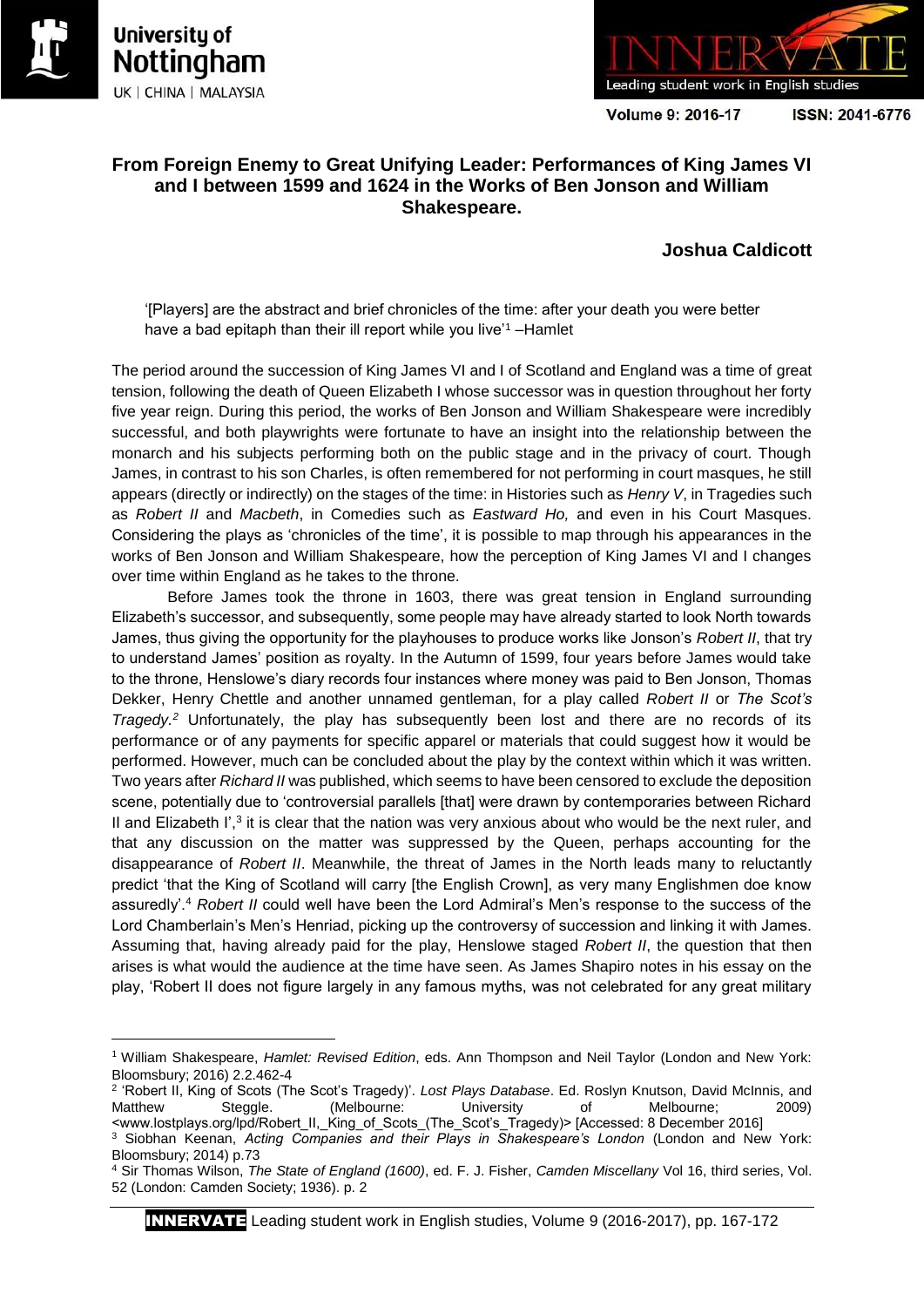victories, and ranked low in standing among Scottish monarchs',<sup>5</sup> and as a result the authors were more limited in what they could present of his history. Turning to *The Holinshed Chronicles* as a potential source, two things become very apparent: First how 'ye may perceiue how the Stewards came to the crowne [leading to] lames that now reigneth, being the eight person from this Robert';<sup>6</sup> and secondly how his reign involved many entanglements with the English. Thus, it would appear that the figure of Robert II would be of interest for the Elizabethan playwrights as the origin of the Stuart household, and would be a way of seeing Scottish rule, without the difficulty of performing a play directly about James, that if it was not punished by Elizabeth, certainly would be under James. This image of the Scottish rule in *Robert II*, it must be concluded, was not one that would be enjoyed by James, as it probably depicted Robert fighting the English, playing on the xenophobia between the two nations.

The transition between the houses Tudor and Stuart then forced a change in the way drama was written, particularly when it comes to history plays including Shakespeare's *Henry V*, as the new monarch brings with them a new set of attitudes to theatre and history, which overall may not have been an easy transition for writers to make. Despite tensions surrounding *Richard II*, Shakespeare's Henriad was loved by Queen Elizabeth who apparently 'was so taken with [the character,] that she requested a play be written in which Falstaff falls in love', $7$  a delight which was clearly shared by the audience, reflected in the success of the plays. Following several public performances, in January 1605, *Henry V* was performed at court before King James. Problematically, like other History plays before it, *Henry V* includes a discussion of the dangers of Scotland:

'HENRY V: We must not only arm to invade the French, But lay down our proportions to defend Against the Scot, who will make road upon us With all advantages. […] For you shall read that my great-grandfather Never went with his forces into France But that the Scot on his unfurnish'd kingdom Came pouring, like the tide into a breach,'<sup>8</sup>

It is highly unlikely that James would have enjoyed hearing his nation being called 'the ill neighbourhood'<sup>9</sup> and as a result, measures could have been taken to appease the King. It is not impossible that this passage was omitted from the performance, but a desire to appease the King may be seen in the inclusion of Jamy. The single scene featuring Jamy only appears in Shakespeare's first folio of 1623, and as I will go on to explain, could be an addition made for court performance. Although many critics adamantly reject the idea of Jamy appearing before the king, I would suggest that he is actually a questionable first attempt at creating a Scottish character for the Jacobean stage. Jamy speaks with a heavy Scottish dialect which, in a study of Scottish dialect in seventeenth century drama, Lauren Stewart notes 'is far from a stereotyped depiction, but contains instances of attested dialectal forms and features'<sup>10</sup> suggesting an authorial attempt to accurately create a Scottish character, rather than simply mocking the Scottish. Having Jamy speak with such a strong Scottish accent would inevitably draw parallels with the best known Scot at the time, King James, especially since they share the same name. This is a complimentary comparison for James though, as Jamy is described as a 'marvellous falorous gentleman [...] of great expedition and knowledge in th'anchient wars',<sup>11</sup> that

 $\overline{a}$ <sup>5</sup> James Shapiro, 'The Scot's Tragedy and the Politics of Popular Drama' *English Literary Renaissance* 23.3 (1993) 428-449. 439

<sup>6</sup> Raphael Holinshed, 'The Historie of Scotland' in *Holinshed's Chronicles of England, Scotland and Ireland*, Vol 5 (London: Richard Taylor & Co.; 1808) p.390

<sup>7</sup> Peter Ackroyd, *Shakespeare: The Biography*. (London: Vintage Books; 2006) p.279

<sup>8</sup> William Shakespeare, *King Henry V*, eds. T. W. Craik (London: Methuen Drama; 1995) 1.2.136-149 <sup>9</sup> Ibid. 1.2.154

<sup>10</sup> Lauren Stewart, 'Representation of Northern English and Scots in Seventeenth Century Drama' (Unpublished Doctoral Dissertation, University of Edinburgh: 2011) p.57

<sup>11</sup> Shakespeare, *Henry V* 3.2.77-79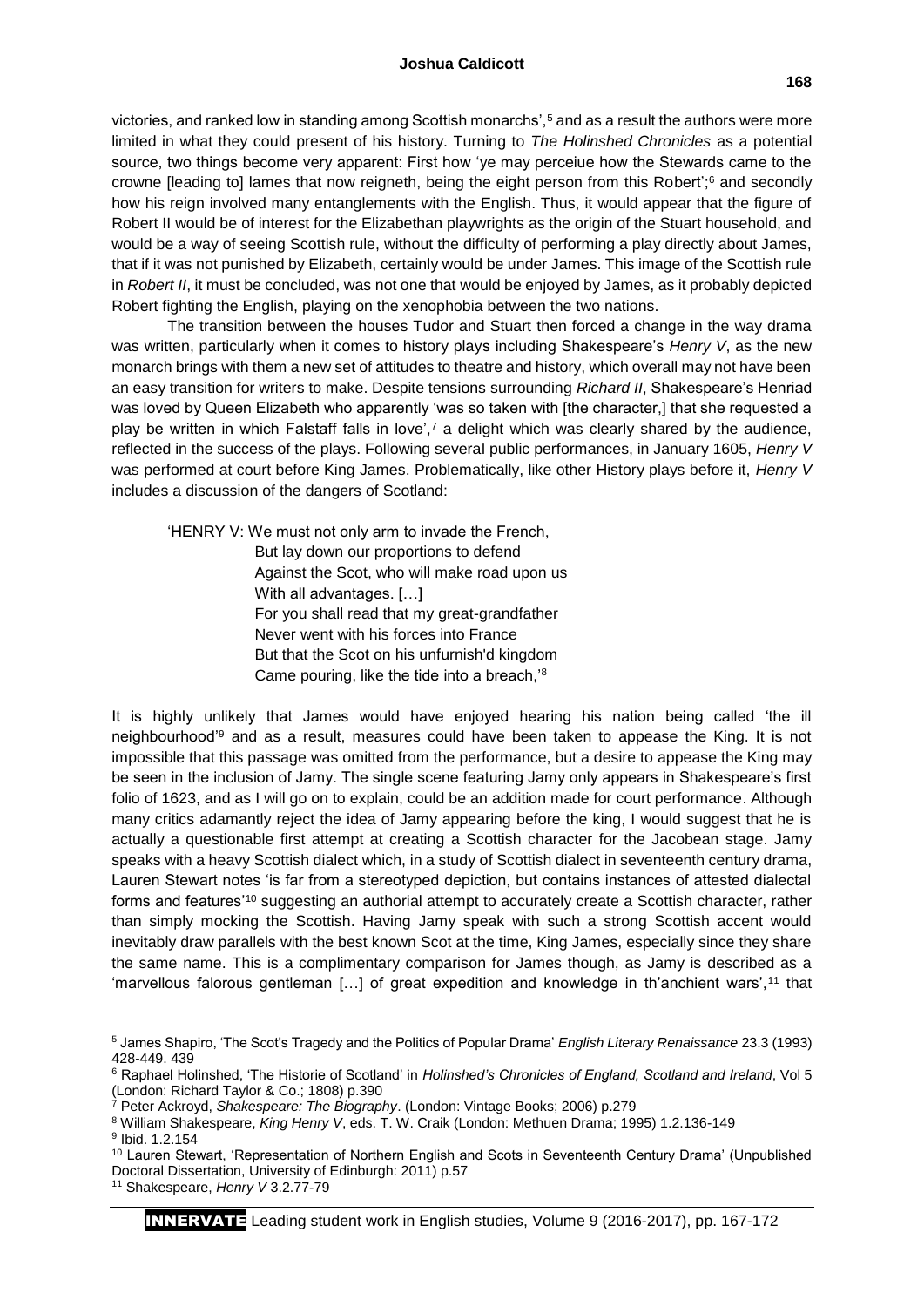## **From Foreign Enemy to Great Unifying Leader: Performances of King James VI and I between 1599 and 1624 in the Works of Ben Jonson and William Shakespeare**

maintains Shakespeare's previous habit of 'speak[ing] admiringly of the soldierly qualities of [the Scottish]'.<sup>12</sup> Along with the praise from Fluellen, the addition of the character Macmorris and his disputes with the other captains whilst Jamy remains composed and impartial can also be linked with James' work uniting the nations. Thus, the addition of a scene with Jamy before a court appearance allows James to be performed as a strong military leader able to deal with the union of all of the nations in Britain, even if the dialect holds onto an idea of James as a "Scottish" King, which is a questionable decision on Shakespeare's part.

Overtime however, Shakespeare and Jonson adapted to writing in a new state of England, and learnt best how to incorporate the King and his socio-political beliefs into performance, the pinnacle of which is Shakespeare's *Macbeth*. Following James' succession 'patronage of the leading companies officially passed into the hands of the royal family, the Lord Chamberlain's Men becoming King James's players'.<sup>13</sup> Now under James' patronage, Shakespeare writes a play perfect for the King, picking out elements of interest from James' life and putting them into *Macbeth*. Much like *Robert II*, *Macbeth* portrays James' early ancestors but highlights their close relationship with England, including scenes of Scottish Lords taking refuge in the English court and a performance of Fleance escaping the murderers before, as is told in *The Holinshed Chronicles*, he 'fled into Wales'.<sup>14</sup> Thus James' ancestors are shown to live without issue between the two nations he would later govern, and in fact the compliment of James' long lineage securing his place as King is extended when his ancestor Banquo is shown to hold a similar attitude towards witchcraft. In 1597, James published *Daemonologie* in which he details 'the fearefull aboundinge at [the] time in [his] countrie, of these detestable slaves of the Devil, the Witches or enchanters'.<sup>15</sup> Banquo then exhibits similar distrust in witches, as 'he shows none of Macbeth's feverish anxiety to know more<sup>'16</sup> when the witches leave. The foregrounding of James' long lineage accumulates up to the reappearance of witches in Act 4 Scene 1, in which James' ancestry takes to the stage. Recalling the Holinshed Chronicles' note that James is 'eight person from'<sup>17</sup> the start of the Stuart house, '*a show of eight Kings'<sup>18</sup>* appears before Macbeth along with '*Banquo last, with a glasse in his hand'*. *<sup>19</sup>* The word 'glasse' could be interpreted as either a crystal ball or a mirror, and if this copy of the text was close to what was performed in court, the latter is quite likely. The editors of the first folio attempted to present the plays as 'literary' reading texts, 'perfect of their limbes',<sup>20</sup> and as a result would likely favour the practices of court performances, when Shakespeare's work was most highly valued, or at least would have included additional extracts from the court performances as the additional "limbs". Furthermore, as with Jonson's *Every Man Out of his Humour* which has two types of ending in respect of Elizabeth (One in which an actor performs the Queen, one in which speech is addressed to the Queen in her presence,) it is likely Shakespeare took a similar logical choice to have James play James by using a mirror to reflect an image of him sat in the crowd. This action frames the King as a stable monarch whose 'line stretch out to' th' cracke of Doome',<sup>21</sup> whilst also marvelling at his success in uniting the nation, as Macbeth is shocked to see him 'two-fold Balles, and treble Scepters carry'.<sup>22</sup> Thus, *Macbeth* performs a far better image of the King than *Henry V*, dropping the questionable accents and using the King himself, which allows Shakespeare to flatter his patron more effectively.

1

<sup>12</sup> Cumberland Clark, 'Scottish Character' in *Shakespeare and National Character* (London: Williams & Norgate; 1934) p.53

<sup>13</sup> Keenan, *Acting Companies and their Plays* p.29

<sup>14</sup> Holinshed, *Holinshed's Chronicles* Vol 5 p.271

<sup>15</sup> James VI, King of Scotland. 'Daemonologie in forme of a dialogue, diuided into three bookes'. *Early English*  Books Online. (Edinburgh, 1597) <http://gateway.proquest.com/openurl?ctx\_ver=Z39.88-2003&res\_id=xri:eebo&rft\_id=xri:eebo:image:7990> [Accessed: 9 December 2016]

<sup>16</sup> A. C. Bradley, *Shakespearean Tragedy* (London: Macmillan; 1985) p.320

<sup>17</sup> Holinshed, *Holinshed's Chronicles* Vol 5 p.390

<sup>18</sup> William Shakespeare, *The Tragedie of Macbeth* in *The First Folio of Shakespeare: The Norton Facsimile*. ed. Charlton Hinman. (New York: Norton; 1968) p.752

<sup>19</sup> Ibid. p.752

<sup>20</sup> John Heminges and Henry Cordell, in *The First Folio* p.7

<sup>21</sup> Shakespeare, *Macbeth* p.752

<sup>22</sup> Ibid. p.752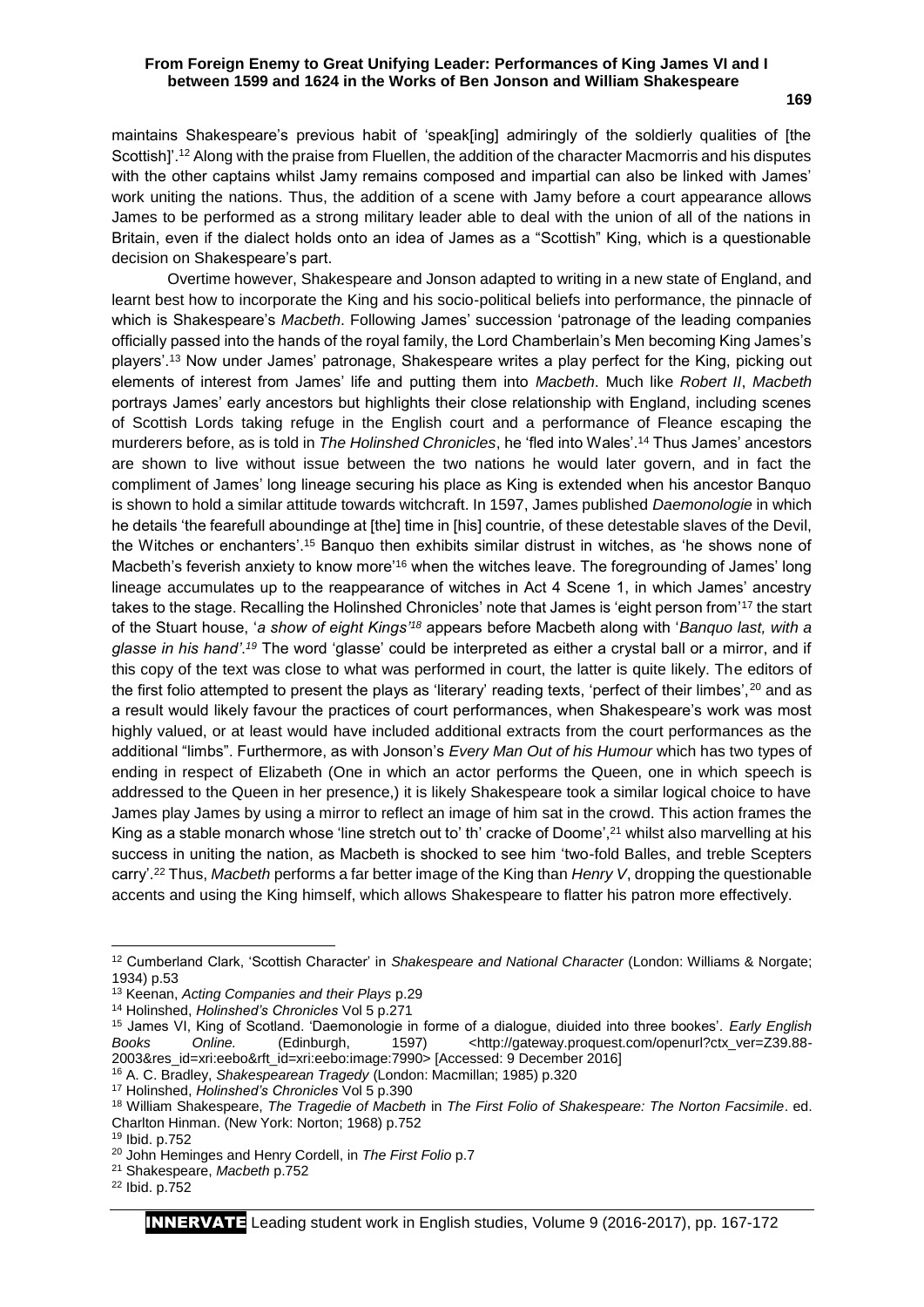#### **Joshua Caldicott**

However, having adapted to a new England, the writers do not necessarily have to present James as the perfect King, and in fact works like Jonson's collaborative piece *Eastward Ho* shows popularity for satirical comedy targeted at James. Like Shakespeare, Jonson had a closer relationship with the King than most, later being 'granted a royal pension [effectively making] him Britain's first poet laureate';<sup>23</sup> but unlike Shakespeare, he had a much more quarrelsome relationship with the law. Before *Eastward Ho*, Jonson had been arrested for his controversial play *Isle of Dogs* that in some way embarrassed the Queen and her council, $24$  and he only narrowly escaped hanging for killing Gabriel Spenser by being branded with a "T" for Tyburn 'where his life would end if he offended again'.<sup>25</sup> Undeterred, Jonson would continue to cause trouble, including co-writing *Eastward Ho* in 1605 with George Chapman and John Marston. The main offence lies in a negative portrayal of the King, when the foolish Sir Petronel Flash lands at the Isle of Dogs (a possible reference to Jonson's other controversial work) and meets a "gentleman" with a broad Scottish accent who recognises him as 'one of [his] thirty-pound knights'<sup>26</sup> and discovers that Petronel actually 'stole his knighthood o' the grand day for four pound'.<sup>27</sup> Not only is this a negative portrayal of the King, placing him in a disreputable part of London and bringing back the Scottish accent to isolate him as a "Scottish" King, but this also criticises James' politics in the way he rather freely gave out knighthoods in order to raise funds. The same year Jonson wrote *The Masque of Blackness* at the request of James' Queen Anne, he was arrested for writing disreputably about the king, before then being released and subsequently writing *Hymenaei* for a wedding that James had arranged for early the next year. Some critics like Eric Linklater dismiss the incongruent arrest by shifting the blame to Marston 'who wrote the offensive lines that brought all three of them into danger',<sup>28</sup> whilst others like Ian Donaldson note Jonson's catholic associations who felt 'antagonism to the Scottish presence in London'.<sup>29</sup> Alternatively, as he would probably have seen the finished piece before production, especially since the controversial scene references his *Isle of Dogs,* Jonson might actually have recognised the controversy of the piece, but as a popular satirist familiar with legal scrapes, he may not have minded allowing Marston a quip targeted at James. Regardless of Jonson's association with the controversial passages or the motivation for his contribution, *Eastward Ho* demonstrates that the theatre of King James VI and I's reign did not simply glorify him, and that playwrights were prepared to question his political decision-making, even using his Scottish Heritage as a way to easily isolate and target him as the subject of public humour.

Towards the end of his reign, King James was seen as a strong monarch and had already begun to establish a Stuart succession with his son Charles, thus the drama at the time continued to reflect upon his success as the King uniting the two crowns, including in what would become Jonson's final Jacobean masque, *The Fortunate Isles, and their Union*. Although 'King James never danced after leaving Scotland',<sup>30</sup> he still played a central role in the masque as he sat on 'an elevated chair of state opposite stage centre [reflecting] his rank in the social hierarchy, and the need for him to be seen as well as to see'.<sup>31</sup> Along with the design of the masques such that only when 'his majesty being set'<sup>32</sup> could the performance begin, and the King's apparent interaction with the revels, one time calling out

**.** 

INNERVATE Leading student work in English studies, Volume 9 (2016-2017), pp. 167-172

<sup>23</sup> Stanley Wells, *Shakespeare & Co*, (London: Penguin Books; 2007) p.161

<sup>24</sup> 'Isle of Dogs, The'. *Lost Plays Database*. Ed. Roslyn Knutson, David McInnis, and Matthew Steggle. (Melbourne: University of Melbourne; 2009) <https://www.lostplays.org/index.php?title=Isle\_of\_Dogs,\_The> [Accessed: 8 December 2016]

<sup>25</sup> Wells, *Shakespeare & Co,* p.134

<sup>26</sup> Jonson, Ben, George Chapman and John Marston, *Eastward Ho!* eds. C. G. Petter (London: A & C Black; 1994) 4.1.168

<sup>27</sup> Ibid. 4.1.169-170

<sup>28</sup> Eric Linklater, *Ben Jonson and King James: Biography and Portrait* (London: Jonathan Cape; 1931) p.145

<sup>29</sup> Ian Donaldson, *Ben Jonson: A Life* (Oxford University Press: Oxford; 2012) p.213

<sup>30</sup> Martin Butler, 'The Court Masque', *The Cambridge Edition of the Works of Ben Jonson Online* (2014) <http://universitypublishingonline.org/cambridge/benjonson/k/essays/court\_msq\_essay/> [Accessed: 6 January 2017] p.1

<sup>31</sup> Ibid. p.2

<sup>32</sup> Jonson, Ben, 'The Fortunate Isles, and Their Union' in *Ben Jonson: The Complete Masques*, eds. Stephen Orgel (New Haven and London: Yale University Press; 1969) p.433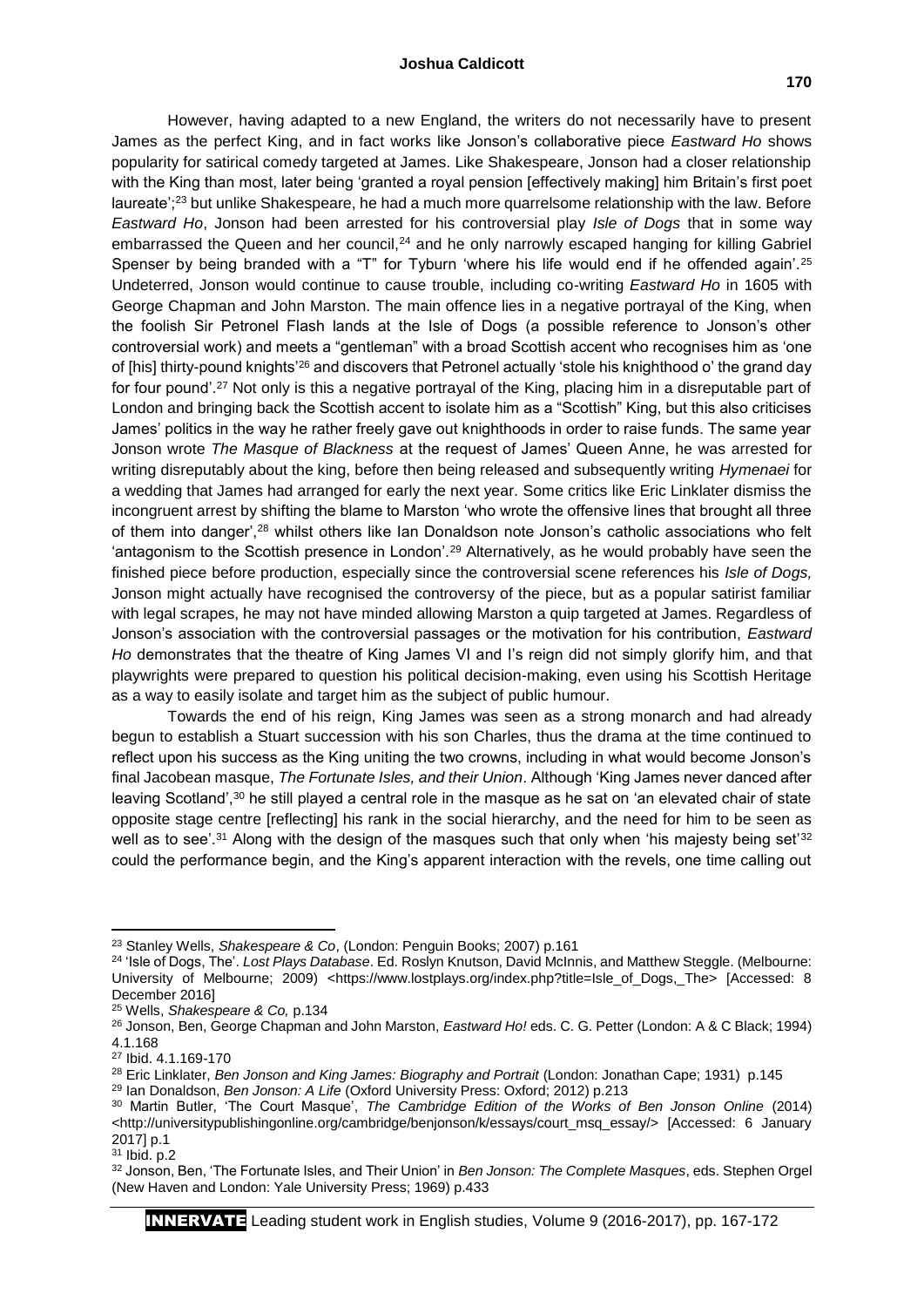## **From Foreign Enemy to Great Unifying Leader: Performances of King James VI and I between 1599 and 1624 in the Works of Ben Jonson and William Shakespeare**

'"Why don't they dance?"'<sup>33</sup> to insight more dancing, James plays an important part in the performance of the Jacobean masque, even if he is not onstage dancing. When it then comes down to a question of what value is in performing the masque, unequivocally for Jonson it is a literary one, seeing the masque as an 'enduring monument to the Stuart dynasty'.<sup>34</sup> In what would ultimately be the last Jonson masque performed in front of King James VI and I, only three months before his death, there were plenty of aspects of James' reign that *The Fortunate Isle* could have reflected upon and commended: the commissioning of the *King James Bible*, the peace brought about with Spain, the suppression of the Gunpowder Plot.<sup>35</sup> However, James' greatest achievement that is recognised once again is the union of the nation. Along with the titular reference, the masque has a moving island that ultimately joins '*itself to the shore*' and the gods sing of how the people of this new nation 'all are even-hearted, open, free [and] all day they feast, they sport and spring',<sup>36</sup> presenting before James the image of a perfect unified nation that he would have aimed for with his union. Finally, James is given the title of the 'great lord of waters and of isles',<sup>37</sup> referencing the current power of Britannia and accrediting the nation's success to him. To some extent, this is a counterfactual performance, as the nation would not be fully united until 1707, thus what is shown is just a wish fulfilment for James, overlooking some of the disparities still felt within the nation. However, what Jonson is doing is to extend the power of uniting the crowns into uniting the nation, to praise James and performing him as the great unifier, even if it is a union that has not yet been fully completed. As a result, James' part in the play is as the central spectacle, as he sits in the full view of his subjects for a performance that begins when he is ready and celebrates his successful union of the crowns, even if the reality of the union is overlooked, and ultimately this is how James is performed: as the King that successfully brought together one nation in peace.

King James VI and I of Scotland and England never physically takes to the stage, and yet he appears in the dramatic works of Ben Jonson and William Shakespeare a great number of times. At first, he is a threat from the North, one with a history of challenging England and that the English public wants to know better. Then, as he takes to the throne, the dramatic precedent changes, as flattery for the Tudor house is no longer appropriate and works are adapted to portray James as the new "Scottish" King who can handle the British nations. However, soon into the Jacobean period, works emerge that properly address the King, either recognising his power and glorifying his attitudes, or holding him to account for the decisions he makes. In the end, James was remembered for what had always been recognised as the greatest success of his reign, from the relationship of the four captains in *Henry V,*  to the reunited island in *The Fortunate Isle*: James was the king that established the union of Scotland and England.

### **Bibliography**

Ackroyd, Peter, *Shakespeare: The Biography*. (London: Vintage Books; 2006) Bradley, A. C., *Shakespearean Tragedy* (London: Macmillan; 1985)

Butler, Martin, 'The Court Masque', *The Cambridge Edition of the Works of Ben Jonson Online* (2014) <http://universitypublishingonline.org/cambridge/benjonson/k/essays/court\_msq\_essay/> [Accessed: 6 January 2017]

Clark, Cumberland, 'Scottish Character' in *Shakespeare and National Character* (London: Williams & Norgate; 1934)

Donaldson, Ian, *Ben Jonson: A Life* (Oxford University Press: Oxford; 2012)

 $\overline{a}$ 

<sup>&</sup>lt;sup>33</sup> Orazio Busino quoted in Andrew Gurr, *The Shakespearean Stage, 1574-1642, 3*<sup>rd</sup> Edition (Cambridge: Cambridge University Press; 1992) p.207

<sup>34</sup> Donaldson, *Ben Jonson: A Life* p.203

<sup>35</sup> Jenny Wormald, 'James VI and I (1566–1625)', *Oxford Dictionary of National Biography*, eds. H. C. G. Matthew and Brian Harrison. (Oxford: Oxford University Press; 2004) <http://www.oxforddnb.com/view/article/14592> [Accessed: 6 January 2017]

<sup>36</sup> Jonson, 'Fortunate Isles' l.348-350

<sup>37</sup> Ibid. l.431